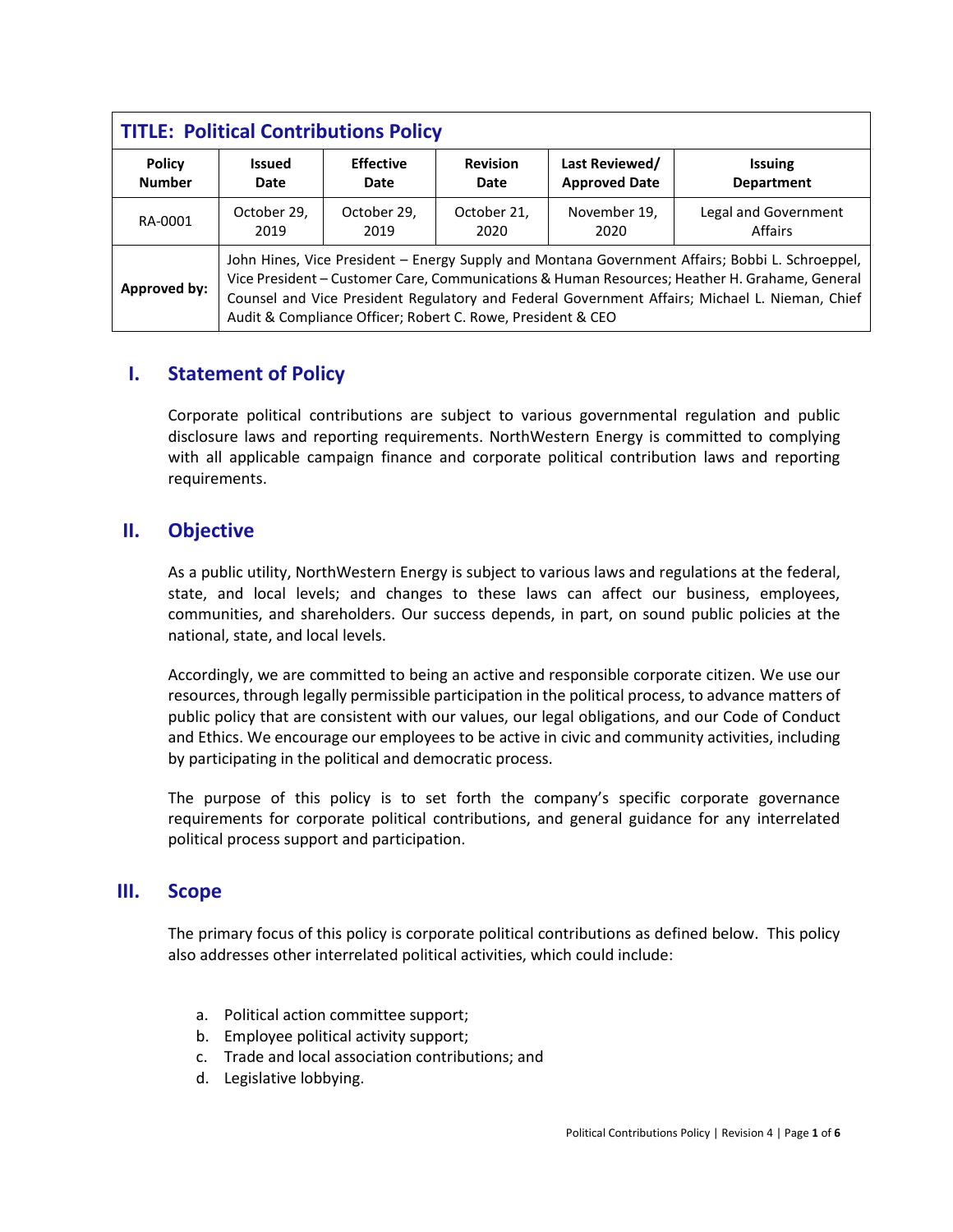This policy applies to all NorthWestern Energy entities: Northwestern Corporation and all subsidiaries.

This policy applies to all employees, agents, consultants, vendors, contractors, working on behalf of NorthWestern Energy.

#### **IV. Definitions**

*Political contribution*: Any (a) advance, gift, loan, conveyance, deposit, payment, or distribution of money or anything of value to influence an election; (b) transfer of funds between political committees; or (c) payment by a person other than a candidate or political committee of compensation for the personal services of another person that are rendered to a candidate or political committee.

For purposes of this policy, "*political contribution*" does not mean: (i) services provided without compensation by individuals volunteering a portion or all of their time on behalf of a candidate or political committee or meals and lodging provided by individuals in their private residences for a candidate or other individual; (ii) the cost of any bona fide news story, commentary, or editorial distributed through the facilities of any broadcasting station, newspaper, magazine, or other periodical publication of general circulation; (iii) the cost of any communication by any membership organization or corporation to its members or stockholders or employees; or (iv) filing fees paid by the candidate.

#### **V. Policy Provisions**

- A. Corporate Political Contributions
	- 1. We do not make direct or indirect contributions to candidates for political office, political parties or committees, or political committees organized for the advancement of political candidates, whether federal, state, or local.
		- In 2010, the United States Supreme Court ruled in *Citizens United v. Federal Election Commission* that U.S. corporations may not be prohibited generally from using their funds to pay for certain independently made partisan political advertisements and other political communications referred to as "independent expenditures" and "electioneering communications." Notwithstanding the Supreme Court's decision, we have determined that we will not make any independent expenditure or pay for any electioneering communication, as those terms are defined by applicable law.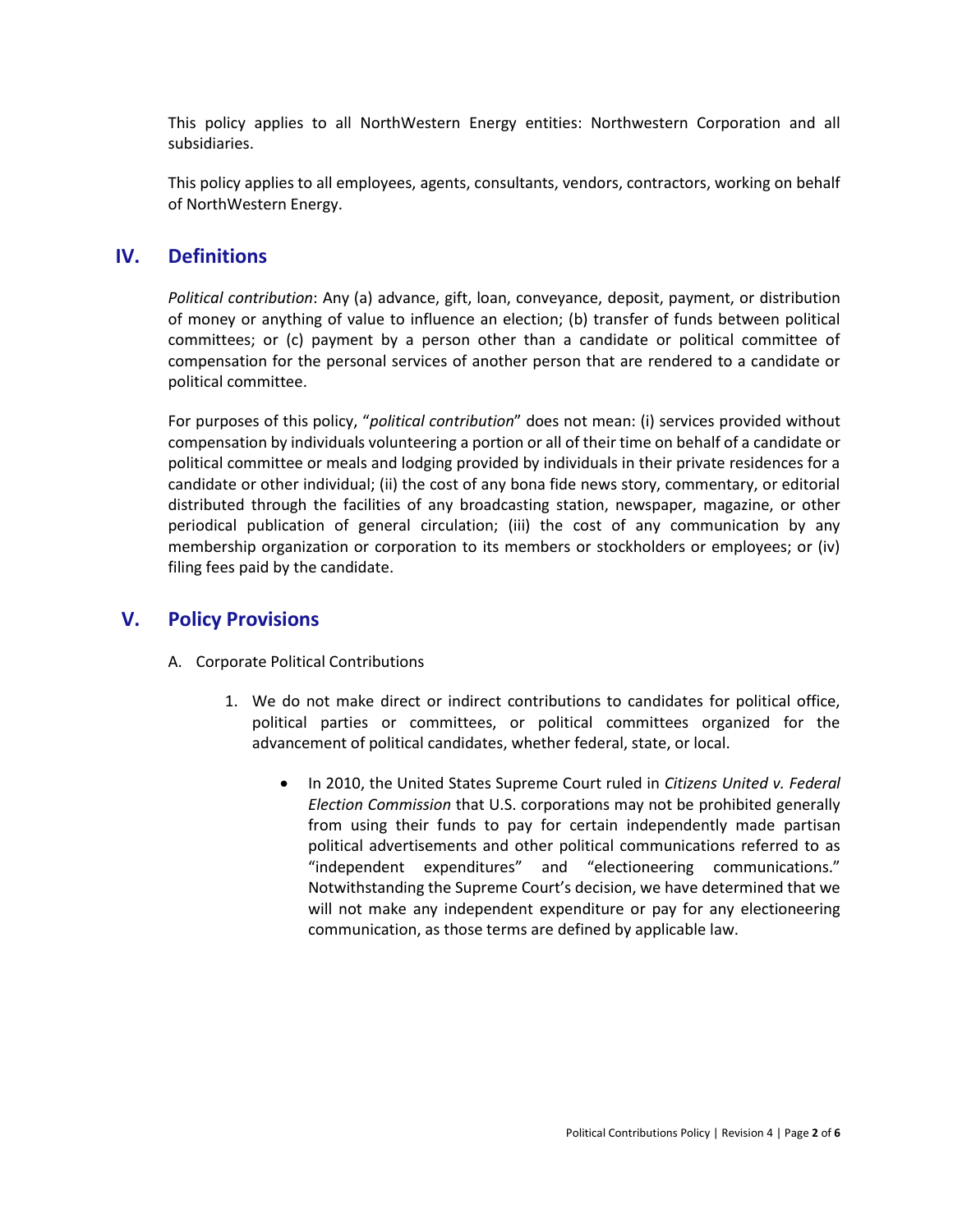- 2. The prohibition described in the preceding paragraph  $(V.A.1)^1$  covers not only direct political contributions but also other assistance or support. NorthWestern Energy does not:
	- Host fundraisers, either on company property or in other locations (like hotels or convention centers);
	- Purchase or furnish food, gifts, equipment, or other goods to be used at political events or fundraisers;
	- Lend the company name to political events or fundraising efforts
	- Use company email accounts or letterhead for political purposes;
	- Reimburse employees for personal donations or expenses incurred in connection with any of the foregoing.

This list is not exhaustive.

- 3. We generally do not make contributions to political actions organized under Section 527 of the Internal Revenue Code or to special interest lobbying groups organized under Section 501(c)(4) of the Internal Revenue Code. However, where legally permitted and in limited circumstances expressly pre-approved by our chief executive officer and one other executive officer, we may make corporate contributions in connection with state and local ballot initiatives and referenda on important policy issues that are likely to impact our business and our stakeholders. Any such contributions will be reported to our board of directors and disclosed in our next annual proxy statement.
- B. Political Action Committee Support

- 1. We have three political action committees (PACs) in each of the three states we provide utility service: Montana, South Dakota and Nebraska, to encourage our employees to participate in the political process. These PACs are multi-candidate committees and qualified non-party committees and are registered with the Federal Election Commission (FEC) and subject to the associated FEC requirements. The PACs make federal and state political contributions on a bipartisan basis to political parties, political committees, and candidates.
- 2. The PACs are operated and funded by voluntary employee contributions. Our employees who are defined as executive, professional, or administrative personnel may make voluntary contributions to the PACs. The company does not, under any circumstances, require any employee to contribute to a PAC or to make any political contribution, and the company prohibits retaliation against any employee who does not contribute to a PAC.
- 3. The PACs comply with all applicable laws concerning political contributions, including laws requiring public disclosure of such contributions. As permitted by law, corporate

<sup>&</sup>lt;sup>1</sup> This prohibition is not intended to include contributions and expenditures made as part of NorthWestern Energy's legislative lobbying activities discussed in Section V.E of this Policy.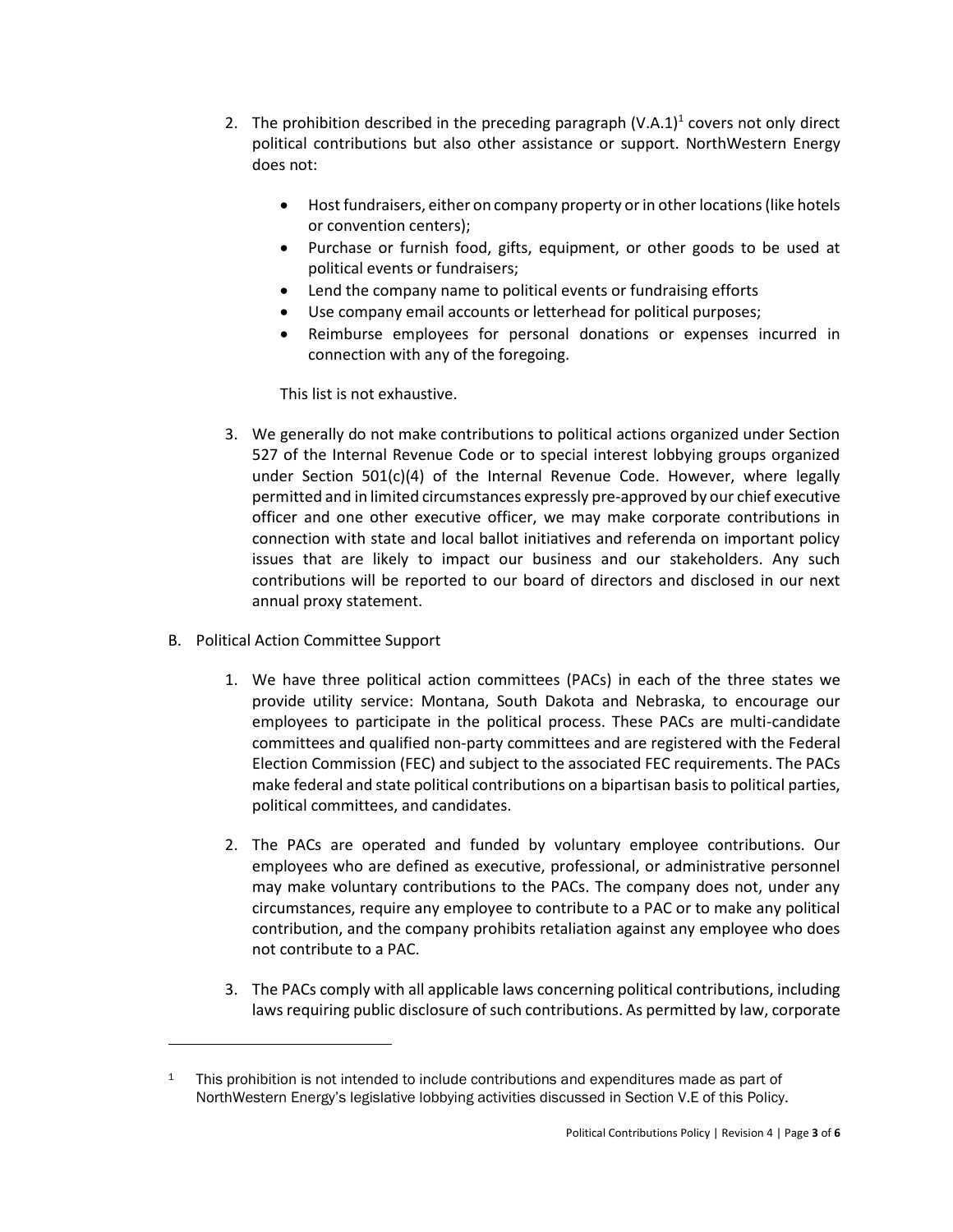funds and facilities can be used to provide administrative support for the PACs, including for the solicitation of contributions and the distribution of funds.

- 4. The PACs are governed and operated by our employees. Each PAC has a board or steering committee responsible for reviewing and approving state and local political contribution requests. All PAC activities (including solicitation of executive contributions and contributions to parties and candidates) are governed and overseen by their respective governing bodies.
- C. Employee Political Activity Support
	- 1. We encourage our employees to participate in the political and democratic process by becoming informed voters and supporting candidates and issues of their own choice. We recognize and respect that employees may voluntarily choose to support political parties, candidates, or issues through political contributions with their own funds and on their own time.
	- 2. Employees may make voluntary contributions of their personal time and money to the party, candidates, or issue of their choice, as long as there is no suggestion that the contributions are on behalf of or supported by NorthWestern Energy. At all times, employees must make clear that their views and actions are their own and are not those of NorthWestern Energy.
	- 3. Employees are prohibited from making any direct or indirect political contribution to a party, candidate, or issue in the name of the company, or utilizing company funds for this purpose. Accordingly, employees, in their own name, may:
		- Host fundraisers (but not on company property);
		- Purchase or furnish food, gifts, equipment, or other goods to be used at political events or fundraisers; or
		- Lend their name to political events or fundraising efforts.
	- 4. Personal political contributions are made as an individual choice of each employee. We do not reimburse employees, directly or otherwise, for personal contributions or expenses. Nor will we ask for or keep information about an employee's personal political contributions.
	- 5. Applying pressure on employees concerning personal political contributions or personal campaign services is not acceptable. Employees must not use their position with the company to coerce or pressure other employees to make contributions to or support or oppose any political candidates, elections, or ballot initiatives.
- D. Trade and Local Associations Contributions
	- 1. We belong to trade and industry associations. Our membership in these associations requires us to pay annual dues. We also actively promote the economic health of the jurisdictions we serve through financial contributions to and other activities with chambers of commerce and local economic development organizations.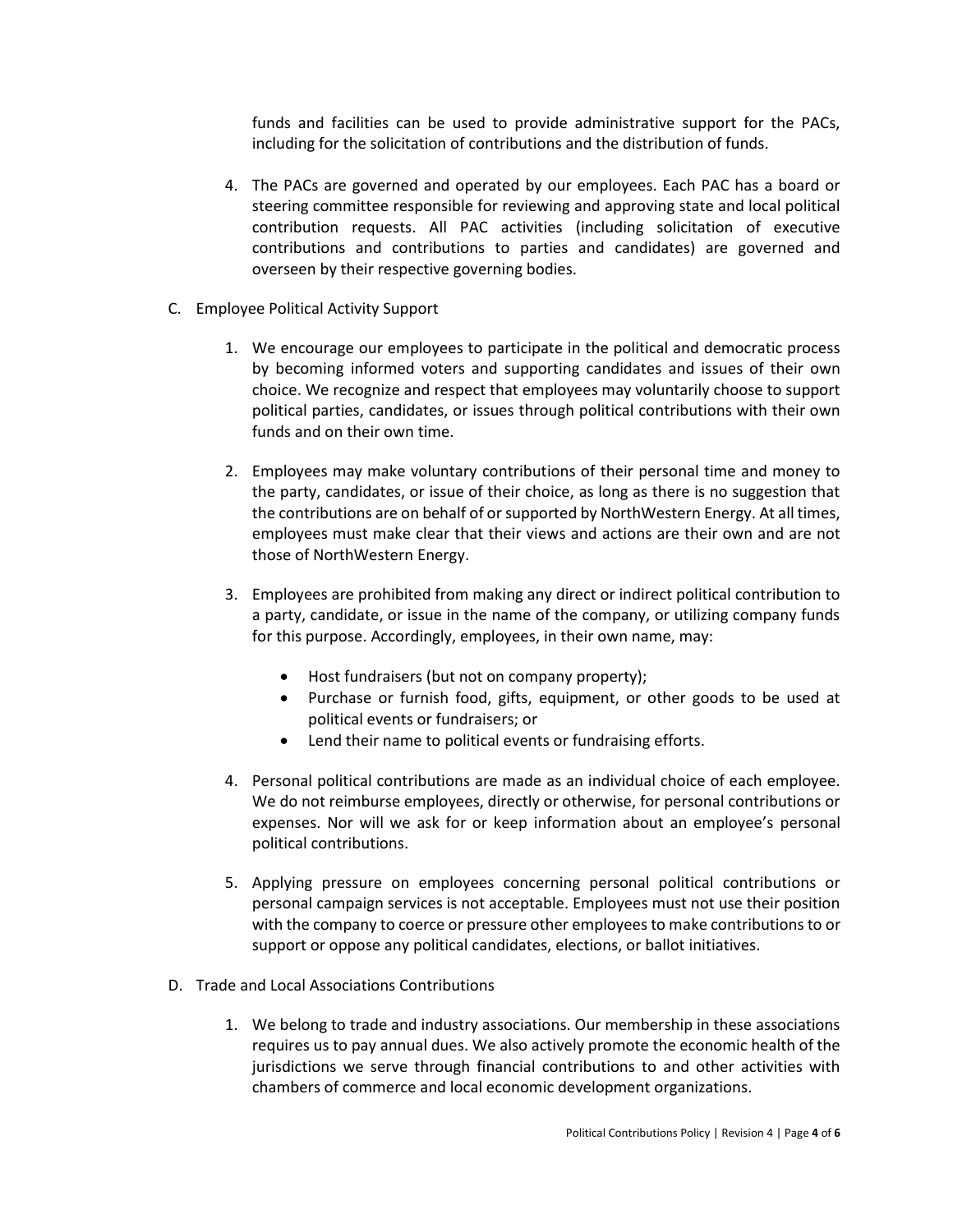- 2. We do not make contributions to these trade associations and local organizations for the purpose of political contributions. However, such contributions may be used for legislative lobbying purposes.
- 3. To help ensure that the trade and industry associations do not use any portion of the dues paid by us for political contributions (other than lobbying for the benefit of industry participants generally), our chief audit and compliance officer annually informs these associations of our policy prohibiting such contributions and requests each trade association to which we pay more than \$10,000 annually to provide a written confirmation (a) that our dues or other payments were not used for contributions to political parties or candidates and (b) a breakdown of any portion of our dues which are not deductible pursuant to the Internal Revenue Code to additionally verify that no amounts are being used for political contributions. Our chief audit and compliance officer will inform the Nominating and Governance Committee of the Board of Directors of any trade association that cannot provide such confirmation.
- E. Lobbying Activities
	- 1. It is important for us to interact with legislators, regulators, and other public policymaking bodies in order to further the interests of the company. Thus, as part of our involvement in the political process, we regularly express our views and concerns on public policy to public officials. We monitor current legislation, analyze trends, and support and promote the advancement of public policies to benefit our company and its stakeholders.
	- 2. Expenditures made in support of NorthWestern's lobbying activities are an allowable expense and subject to review in the normal course of business by our chief executive officer and the vice president(s) responsible for government affairs.
	- 3. Our government and regulatory affairs staff actively lobbies public officials on issues that impact our company and our ability to do business. We also retain registered lobbyists to advocate on our behalf as needed. We comply with all lobbying and disclosure laws, including the federal Lobbying Disclosure Act.
	- 4. In addition, a portion of the dues that we pay to certain industry trade associations may be used for lobbying efforts to have a voice in legislative matters that have similar effects on many industry participants.
- F. Compliance and Oversight
	- 1. Our corporate political activities are conducted in compliance with this policy and all applicable laws and corresponding legal reporting requirements. The entire political activities process is subject to oversight by our chief executive officer and the company's chief audit and compliance officer.